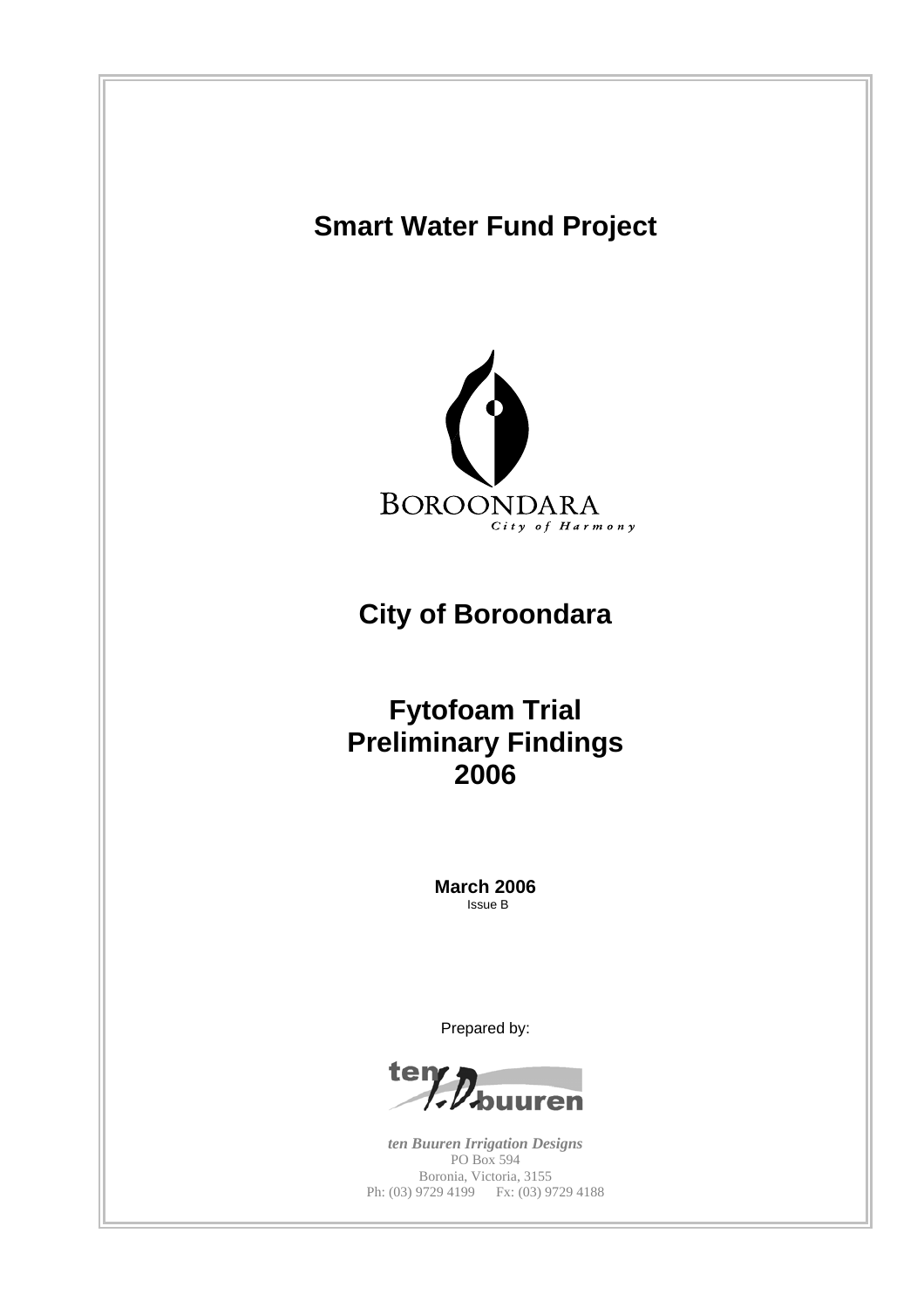## **Table of Contents**

| 1              | <b>Background</b>                             | 1               |
|----------------|-----------------------------------------------|-----------------|
| $\mathbf{2}$   | Project                                       | 1               |
| 3              | <b>Key Activities</b>                         | 1               |
| 4              | <b>Review Methodology</b>                     | $\overline{2}$  |
| 5              | 1st Season Results - Irrigation Index Figures | 3               |
| 6              | 1st Season Results - Water Consumption        | 5               |
| $\overline{7}$ | 1st Season Results - Water savings            | $6\phantom{1}6$ |
| 8              | <b>Preliminary Conclusion</b>                 | 7               |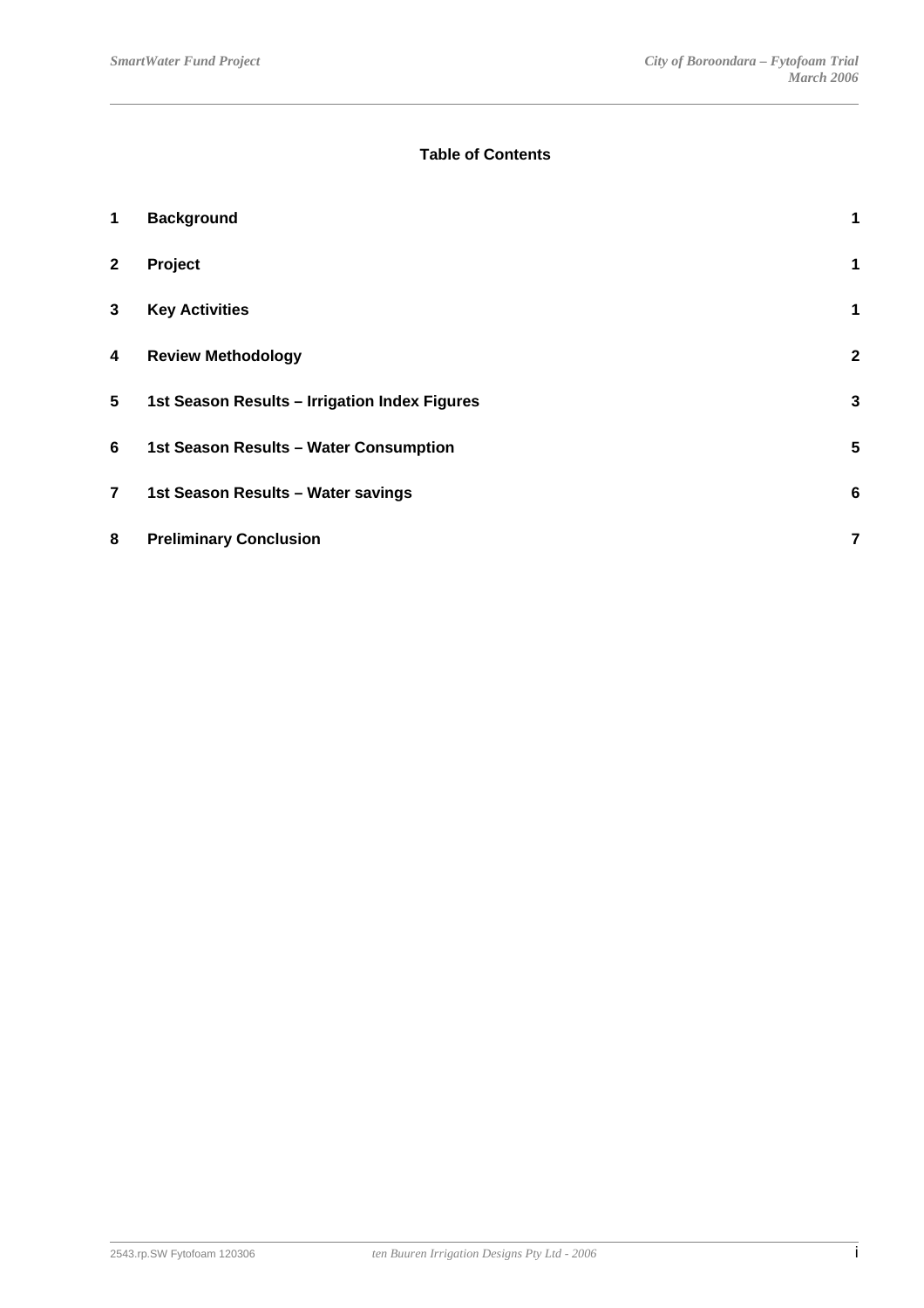## **1 BACKGROUND**

The City of Boroondara manages numerous sports grounds which host the community's cricket and football games, as well as a variety of other sports activities throughout the year. Maintaining a healthy coverage of grass on the sports fields is critical to the success of these events as it reduces the number of on-field injuries.

However, ongoing water shortages make it difficult and costly to maintain the sportsgrounds, particularly during the dry summer months.

The City of Boroondara has undertaken to reduce water consumption by sportsgrounds in a cost-effective manner whilst maintaining healthy grass coverage for player safety.

The City of Boroondara was awarded a Smart Water Fund grant to implement an innovative water saving technique at the Camberwell Sports Ground, Greythorn Park and Gordon Barnard Reserve West (ovals).

## **2 PROJECT**

The water saving technique involved inserting Fytofoam, a foam product made from organic chemical materials, into the root zone of the grass.

Grooves were cut into the sportsground playing surface and the Fytofoam product was injected into the soil.

Fytofoam is a amino-plastic substrate material in a liquid resin form, which when injected into the grooves cut into the playing surface, expands and hardens and forms a firm light weight foam.

Introduced into the root zone of the sportsturf, the open cell structure of the hardened foam assists with the absorption of water and nutrients (stored for plant access). The foam retains approximately 37% air, which is also beneficial for grass growth.

The objective of the foam is to release stored nutrients and moisture (received via previous irrigation or rainfall events) slowly into the soil.

It is anticipated that improved moisture absorption characteristics of the foam and the 'in-soil storage' of nutrients and moisture will promote healthy turf growth whilst reducing water consumption.

FytoGreen Australia (Fytofoam distributor and installer) has claimed that water savings of up to 30% are likely.

The purposes of the project is to assess the performance of the Fytofoam and review its 'water saving' capacity (along with other claimed benefits of reducing fertiliser requirement and compaction)<sup>1</sup>.

The purpose of this report is to review the water consumption of the ovals to date and ascertain if the Fytofoam product significantly lessens the need for irrigation (ie saves water).

## **3 KEY ACTIVITIES**

Activities undertaken to date include:

- Site application of Fytofoam product to trial sites (Camberwell Sports Ground, Greythorn Park and Gordon Barnard Reserve West) in September 2004.
- Review of historical water consumption for trial sites, plus one non-trial site, to establish benchmark indicators for ongoing comparison

 $\overline{a}$ 

l

<sup>1</sup> FytoGreen Australia brochure sourced from website http://www.fytogreen.com.au/fytocell/docs/Fytofoam%20Broch%20.pdf.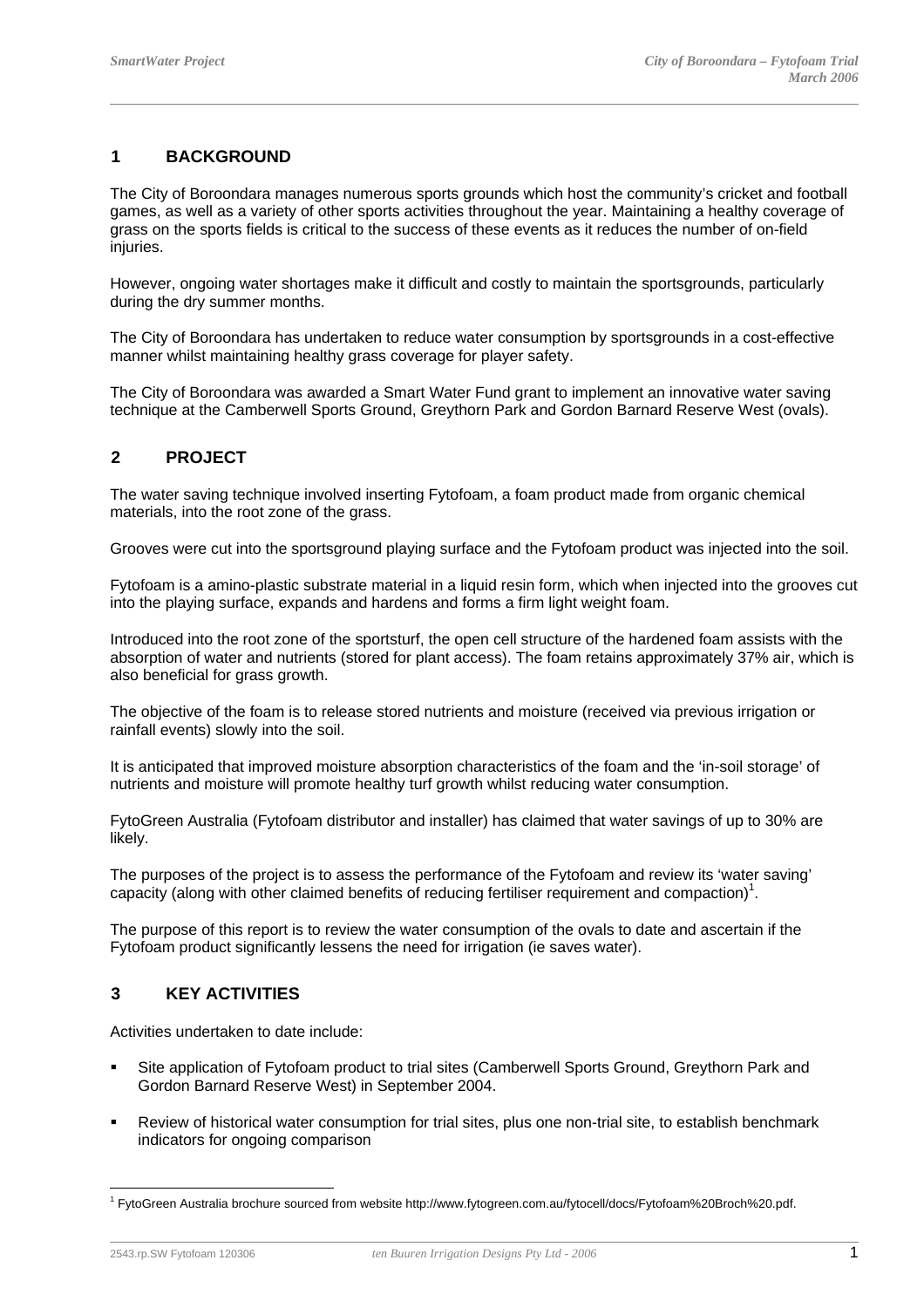Ongoing recording of water meter figures on a monthly basis to review water consumption for each site (plus one non-trial site) and compare with climatic requirements

## **4 REVIEW METHODOLOGY**

For the exercise of comparing irrigation water usage, the water consumption figures for the summer period only (ie October to March inclusive) were determined for the 2004/05 irrigation season (ie first season after implementation of Fytofoam and first season with relaxed water restrictions).

In addition to the trial sites, a non-trial site was also assessed as a 'control site' for comparison.

To determine the 'applied' irrigation volumes, the Yarra Valley Water meter reading records where used (for the period October to Mach inclusive). The check meter volumes for pavilions, etc (where fitted) were deducted from the gross meter readings for each site.

|                                             | <b>Applied Volume</b><br>(Oct, Nov, Dec, Jan, Feb, Mar)<br>04/05 Irrigation Season | <b>Irrigated Area</b> |
|---------------------------------------------|------------------------------------------------------------------------------------|-----------------------|
| <b>Camberwell Oval</b>                      | 7,758 kL                                                                           | 14,775 m <sup>2</sup> |
| <b>Gordon Barnard Oval</b>                  | 7,703 kL                                                                           | 17,210 $m2$           |
| Greythorn Oval                              | 2,711 kL                                                                           | 10,770 $m2$           |
| Rathmines Oval (Control Site - No Fytofoam) | 5,656 kL                                                                           | 14,300 $m2$           |

The table above summarises the volume of water applied to the sportsfields for the period indicated. Note: Rathmines Oval does not feature Fytofoam.

Further, the volume of water required to be applied by irrigation for the same period was determined by using Melbourne (City) rainfall and evaporation figures for the period indicated, along with an assumption of 0.65 as a crop factor (see below), 80% irrigation system efficiency factor and 50% effective rainfall factor. These factors are considered typical for sportsfield irrigation systems.

#### **Irrigation Crop Factors**

| Turf Quality >>          | <b>Premier</b> | <b>Medium</b> | Low Maint. |
|--------------------------|----------------|---------------|------------|
| Cool Season Turf<br>(CS) | 0.90           | 0.80          | 0.70       |
| Warm Season Turf<br>(WS) | 0.70           | 0.55          | 0.40       |

A crop factor of 0.65 provides medium to high quality warm season turf (most sportsfields) and low maintenance quality turf for the cool season grasses.

Based on the above criteria, the 'required' irrigation volumes have been determined and compared to the 'applied' volume (see below). The ratio between the two figures provides the 'irrigation index' indicator.

The closer the 'irrigation index' figure is to 1.0, the better the irrigation system has been managed to match climatic conditions. Figures less than 1.0 indicate the irrigation system has been receiving less that the required volume of water to achieve the nominated turf quality. Similarly, a figure greater than 1.0, indicates a degree of over-watering.

The following chart compares the 'required' and 'applied' volumes of irrigation water for each site, for the **2004/05 irrigation season**, as well as the resulting 'irrigation index'.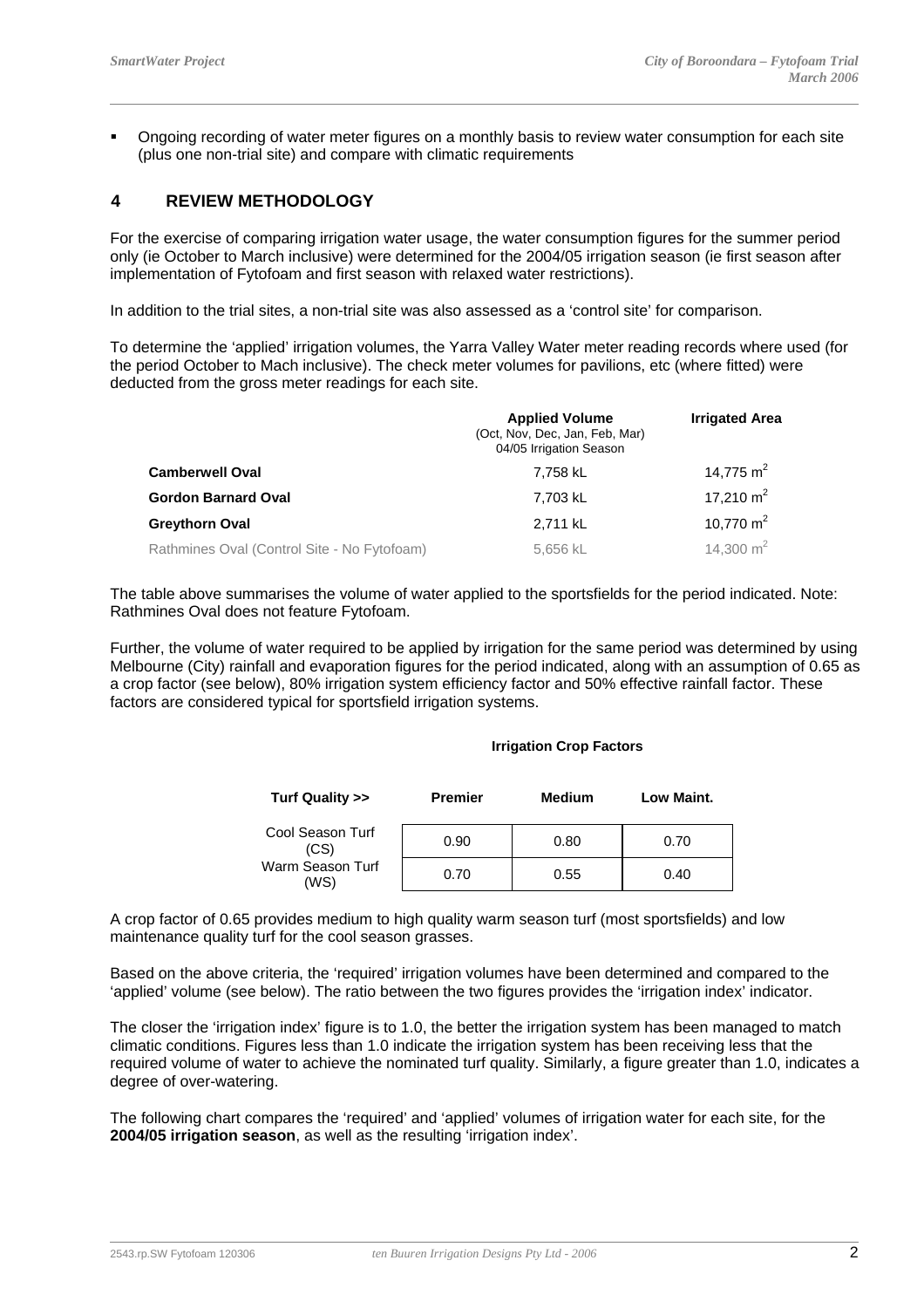

**Oval Irrigation Water Consumption 2004/05**

For Camberwell and Gordon Barnard ovals, the 'applied' volumes are higher than the 'required' volume (ie irrigation index greater than 1.0). The control site (Rathmines Oval) is also slightly above 1.0, but only marginally.

It is anticipated that 'irrigation index' figures would (typically) be slightly higher than 1.0.

However, Greythorn Oval has an irrigation index significantly less than 1.0, indicating insufficient irrigation water was applied for the period (possibly resulting in less than optimum turf performance).

For the purpose of the trial review(s), the 'applied' figures for Camberwell, Gordon Barnard and Rathmines ovals should be adopted as 'benchmark' levels for on-going comparisons. However, the Greythorn figures may require further assessment once the irrigation season progresses.

| 2004/05                       | <b>Required</b><br><b>Volume</b> | <b>Applied</b><br><b>Volume</b> | <b>Irrigation</b><br>Index | <b>Irrigated</b><br>Area |
|-------------------------------|----------------------------------|---------------------------------|----------------------------|--------------------------|
| <b>Camberwell Oval</b>        | 5,421 kL                         | 7,758 kL                        | 1.43                       | 14,775 m <sup>2</sup>    |
| <b>Gordon Barnard Oval</b>    | 6,314 kL                         | 7,703 kL                        | 1.22                       | 17,210 $m2$              |
| <b>Greythorn Oval</b>         | 3,951 kL                         | 2,711 kL                        | 0.69                       | 10,770 $m2$              |
| Rathmines Oval (Control Site) | 5,246 kL                         | 5,656 kL                        | 1.08                       | 14,300 $m2$              |

### **The above figures for 'applied' volume and 'irrigation index' represent the 'benchmark' indicators for the on-going comparisons over the 5-year study period.**

Note that the 'applied' volumes will vary from year to year due to varying climatic conditions. However, management practices (ie adjustments of watering schedules) should try to achieve irrigation index figures as close as possible to 1.0.

An irrigation index of less than the 'benchmark' indicators whilst achieving satisfactory turf performance, could possibly indicate a positive influence (ie water reduction) associated with the Fytofoam product.

## **5 1ST SEASON RESULTS – IRRIGATION INDEX FIGURES**

Water meter readings for each of the sites were carried out by City of Boroondara staff during the 05/06 summer season.

The intention is to record readings at the commencement of each month so as to develop a monthly pattern for assessment.

For the assessment of water consumption for the 05/06 irrigation season (to the 2<sup>nd</sup> March), a combination of Yarra Valley Water records and City of Boroondara meter readings have been adopted.

Required Volume  $\Box$  Applied Volume  $\blacklozenge$  Irrigation Index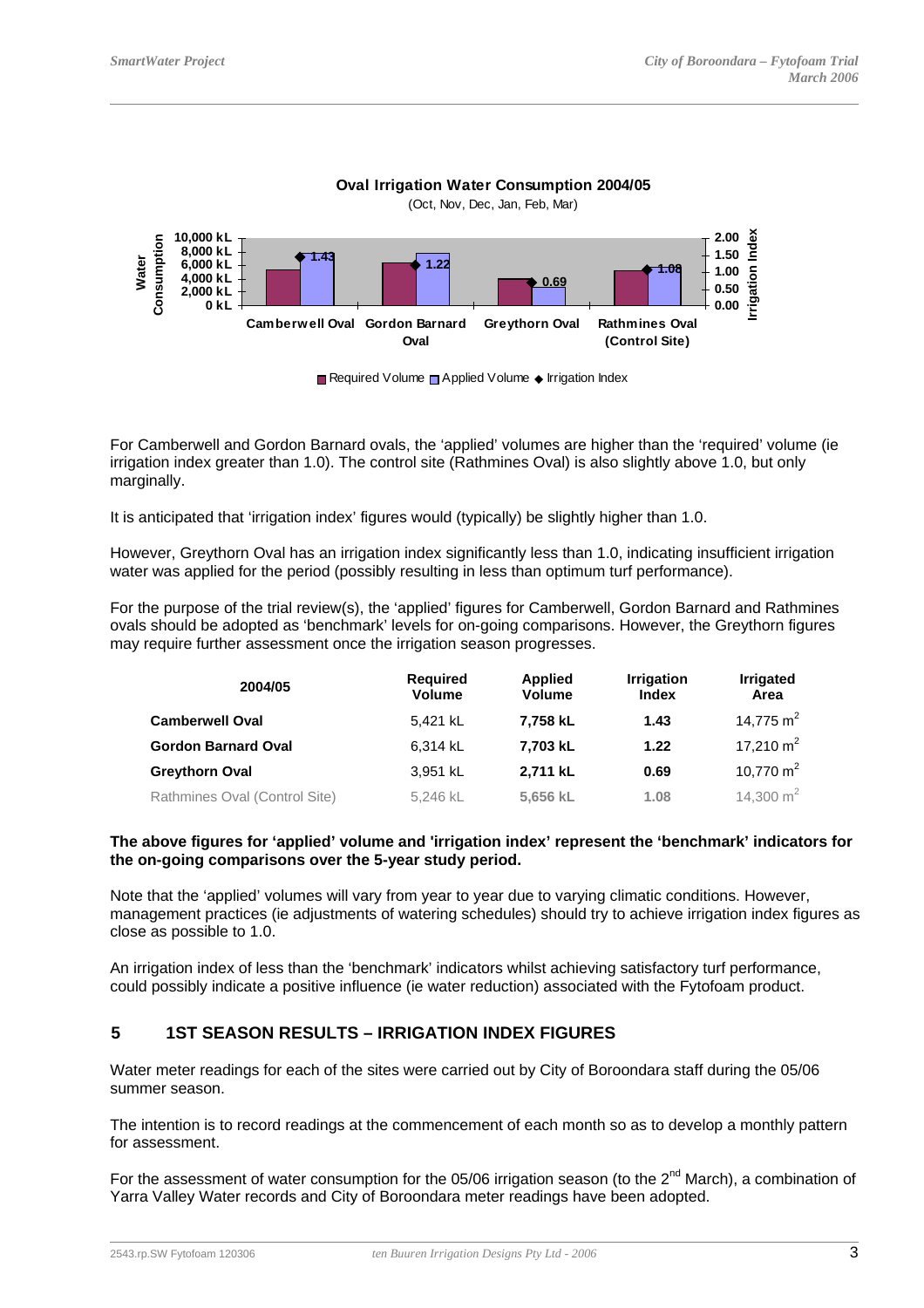These readings do not provide a complete indication of the consumption for the entire irrigation season (ie October, November, December, January, February & March). However, they do provide sufficient data to enable a comparison of **'irrigation index'** figures to be made (for a less than complete season).

The meter reading dates (period) for each site are as follows (ie not complete irrigation season):

| 2005/06                       | 1 <sup>st</sup><br>Reading | Last<br>Reading | <b>Period</b><br>(Weeks) | <b>Applied</b><br><b>Volume</b> |
|-------------------------------|----------------------------|-----------------|--------------------------|---------------------------------|
| <b>Camberwell Oval</b>        | 02 Nov 05                  | 02 Mar 06       | 17.1 Wks                 | 6,132 kL                        |
| <b>Gordon Barnard Oval</b>    | 11 Oct 04                  | 02 Mar 06       | 20.3 Wks                 | 5,167 kL                        |
| <b>Greythorn Oval</b>         | 11 Oct 04                  | 02 Mar 06       | 20.3 Wks                 | 2.431 kL                        |
| Rathmines Oval (Control Site) | 11 Oct 04                  | 02 Mar 06       | 20.3 Wks                 | 2,769 $kL^2$                    |

As when establishing the 'benchmark' indicators, the volume of water required to be applied by irrigation for the same period has been determined by using Melbourne (City) rainfall and evaporation figures for the period indicated, along with an assumption of 0.65 as a crop factor (see below), 80% irrigation system efficiency factor and 50% effective rainfall factor.

Below are the results of the assessment (for the reduced irrigation period):

| 2005/06                       | <b>Required</b><br><b>Volume</b> | <b>Applied</b><br><b>Volume</b> | <b>Irrigation</b><br><b>Index</b> | <b>Irrigated</b><br>Area |
|-------------------------------|----------------------------------|---------------------------------|-----------------------------------|--------------------------|
| <b>Camberwell Oval</b>        | 5,850 kL                         | 6,132 kL                        | 1.05                              | 14,775 m <sup>2</sup>    |
| <b>Gordon Barnard Oval</b>    | 7,742 kL                         | 5,167 kL                        | 0.67                              | 17,210 $m2$              |
| <b>Greythorn Oval</b>         | 4,845 kL                         | 2,431 kL                        | 0.50                              | 10,770 $m2$              |
| Rathmines Oval (Control Site) | 5,068 kL                         | 2,769 kL                        | 0.55                              | 14,300 $m2$              |

The chart below compares the 'required' and 'applied' volumes of irrigation water for each site, for the **2005/06 reduced irrigation season**, as well as the 'irrigation index'.



**Required Volume** Applied Volume ♦ Irrigation Index

When compared to the previous seasons 'irrigation index' figures (see table below), a significant reduction in the figures for all the sites (including the non-trial 'control' site) is noted.

The 'irrigation index' figures have lowered by 27% (to as much as 49%).

 $^2$  A mainline burst at Rathmines Oval may have slightly overstated resulting applied irrigation volumes. Similarly, recent surface works including topdressing and application of warm-season grasses may have affected the applied volumes.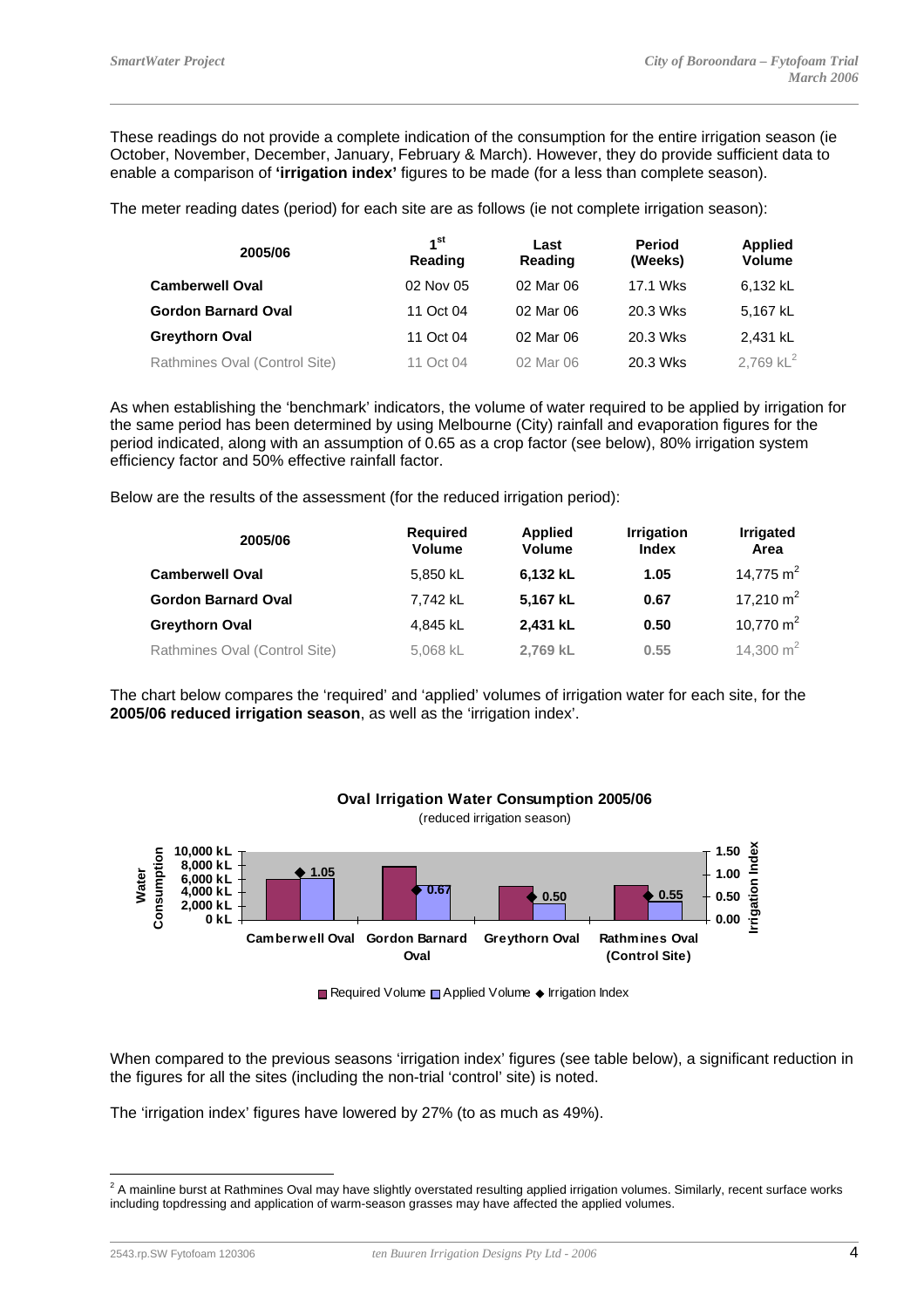| 2005/06                       | <b>Irrigation</b><br><b>Index</b> | <b>Irrigation</b><br><b>Index</b> | <b>Reduction</b> |
|-------------------------------|-----------------------------------|-----------------------------------|------------------|
|                               | 2004/05                           | 2005/06                           |                  |
| <b>Camberwell Oval</b>        | 1.43                              | 1.05                              | 27% decrease     |
| <b>Gordon Barnard Oval</b>    | 1.23                              | 0.67                              | 46% decrease     |
| <b>Greythorn Oval</b>         | 0.69                              | 0.50                              | 28% decrease     |
| Rathmines Oval (Control Site) | 1.08                              | 0.55                              | 49% decrease     |

### **These reductions indicate significant shifts in either irrigation watering practices, or occur as a result of the introduction of Fytofoam (or combination of both).**

However, it must be noted that the site within the largest reduction in 'irrigation index' (ie greatest water saving) is the control site, which does not feature Fytofoam. Possibly the recent surface works and introduction of alternative turf species (at Rathmines Oval) has resulted in anomalous results.

Hence, no conclusions should be made from the preliminary findings until such times that several seasons of irrigation have been reviewed to determine if a positive trends for water reduction (ie reduced irrigation index value) exists.

**Note**: A reduction in 'irrigation index' values does not always equate to a reduction in water consumption. Irrigation seasons having a higher irrigation requirement due to drier and warmer conditions (than normal) can consume a greater volume of water, even with a reduction in the 'irrigation index'. This is due to varying climatic conditions. An increase in water consumption does not always indicate a decrease in irrigation efficiency. Both water consumption and climatic conditions need to be assessed collectively.

## **6 1ST SEASON RESULTS – WATER CONSUMPTION**

The water consumption figures obtained to date for the 2005/06 season cannot be compared directly to the previous years figures, as they represent different periods:

- 2004/05 October to March inclusive
- 2005/06 Mid October/Early November to February inclusive

However, in order to make 'some' comparisons, the 'irrigation index' figures can be used to extrapolate likely water consumption for similar periods (ie December, January & February combined).

It should be noted that the irrigation requirement for the December, January & February periods of the previous two seasons varies due to climatic conditions.

|                                           | Rainfall<br>for Period | <b>Evaporation</b><br>for Period | <b>Irrigation</b><br><b>Requirement</b> |
|-------------------------------------------|------------------------|----------------------------------|-----------------------------------------|
| 2004/05<br>(December, January & February) | 250 mm                 | 436 mm                           | 158 mm                                  |
| 2005/06<br>(December, January & February) | 208 mm                 | 534 mm                           | 243 mm                                  |

From the above table, the 2005/06 season has been both drier (less rainfall) and hotter (more evaporation) than the previous year resulting in a 54% increase in irrigation requirement (to match turf needs to a similar performance standard).

However, water consumption for the same period has not increased by the same amount. In fact, only two sites increased water consumption, whist the other two sites (including the non-trial site) actually decreased water consumption.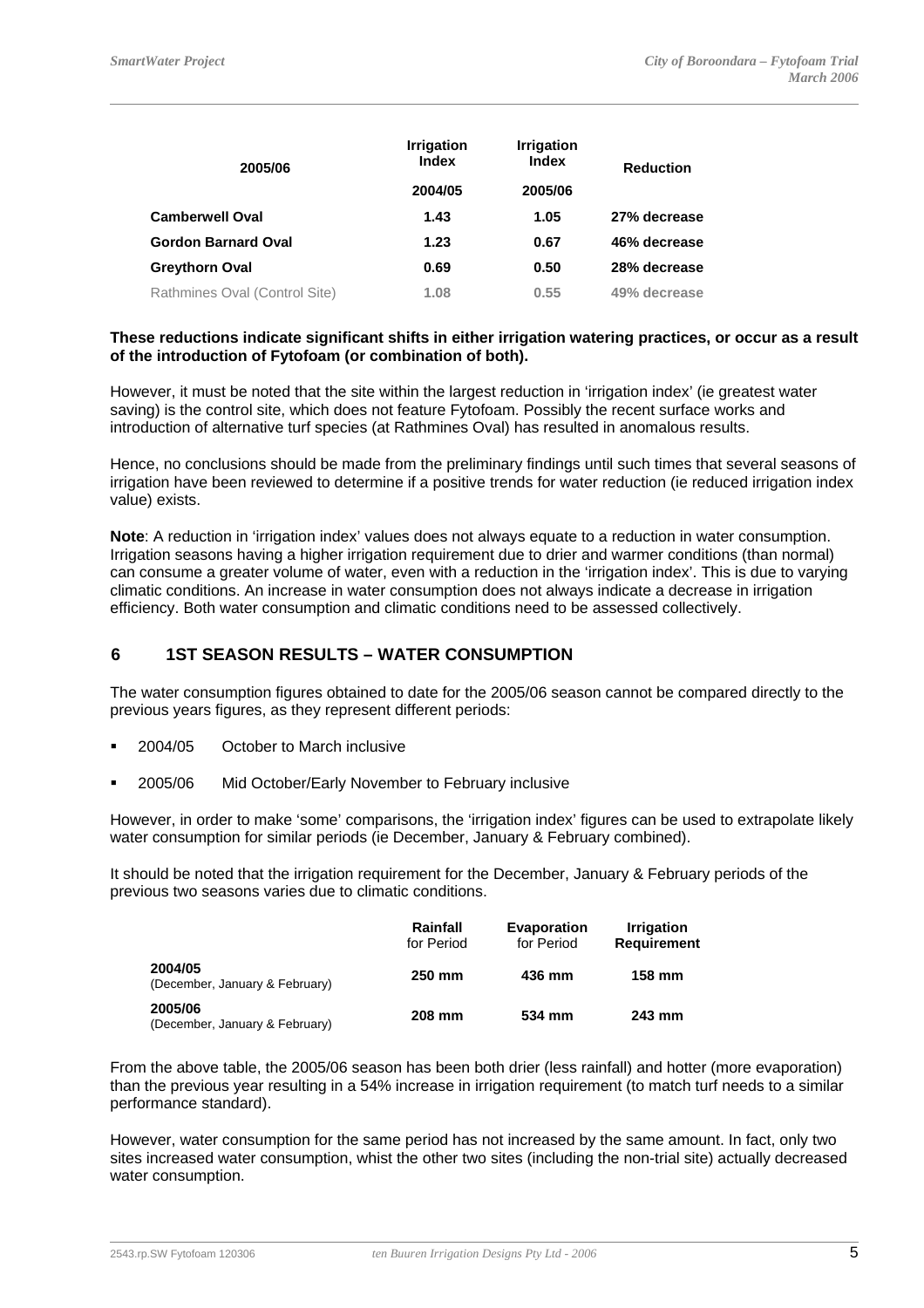The chart below indicates the (likely) water consumption for each site, for the December, January & February period of the previous years. The figures stated are determined by multiplying the known 'irrigation index' figures for each season by the theoretical volumes required (based on actual climatic data for the same periods).

From the chart, a comparison between water consumption for the two seasons can be made. As indicated above, the actual irrigation requirement has increased, yet the water consumption figures do not reflect this (refer chart below).



**The marginal shifts (upwards and downwards) in consumption volumes during a period when a 54% increase would have been anticipated, suggests either changes in irrigation watering practices, or are a positive result of the introduction of Fytofoam (or combination of both).**

The City of Boroondara have indicated all other parameters regarding turf performance requirements have remained the same.

The less than anticipated increase water consumption, is reflected in the significant reduction in the 'irrigation index' figures stated herein.

## **7 1ST SEASON RESULTS – WATER SAVINGS**

Comparing the (likely) applied volumes for each site using the 'irrigation index' figures for previous years provides an indication of the likely water savings. The following table indicates the (likely) effect of the changes in the 'irrigation index' figures.

| Dec, Jan, Feb period only     | <b>Volume</b><br>Based on<br>'Irrigation Index' | <b>Volume</b><br>Based on<br>'Irrigation Index'<br>figures for 2004/05 figures for 2005/06 | <b>Water Saving</b><br>per Site | <b>Total Water</b><br><b>Saving for Trial</b><br><b>Sites</b> |
|-------------------------------|-------------------------------------------------|--------------------------------------------------------------------------------------------|---------------------------------|---------------------------------------------------------------|
| <b>Camberwell Oval</b>        |                                                 | 6,418 kL @ 1.43 4,712 kL @ 1.05 1,706 kL (27%)                                             |                                 |                                                               |
| <b>Gordon Barnard Oval</b>    |                                                 | 6,378 kL @ 1.22 3,502 kL @ 0.67 2,876 kL (45%)                                             |                                 | 5,203 kL<br>(35%)                                             |
| Greythorn Oval                |                                                 | 2,257 kL @ 0.69 1,636 kL @ 0.50                                                            | 621 kL $(28%)$                  |                                                               |
| Rathmines Oval (Control Site) |                                                 | 4,286 kL @ 1.08 2,183 kL @ 0.55 2,103 kL (49%)                                             |                                 |                                                               |

From the above table, there is a saving of approximately **5,203 kL** (ie 35% collectively) in water usage for the three (3) trial sites (over the tree month period). It should be noted that the non-trial site also achieved a